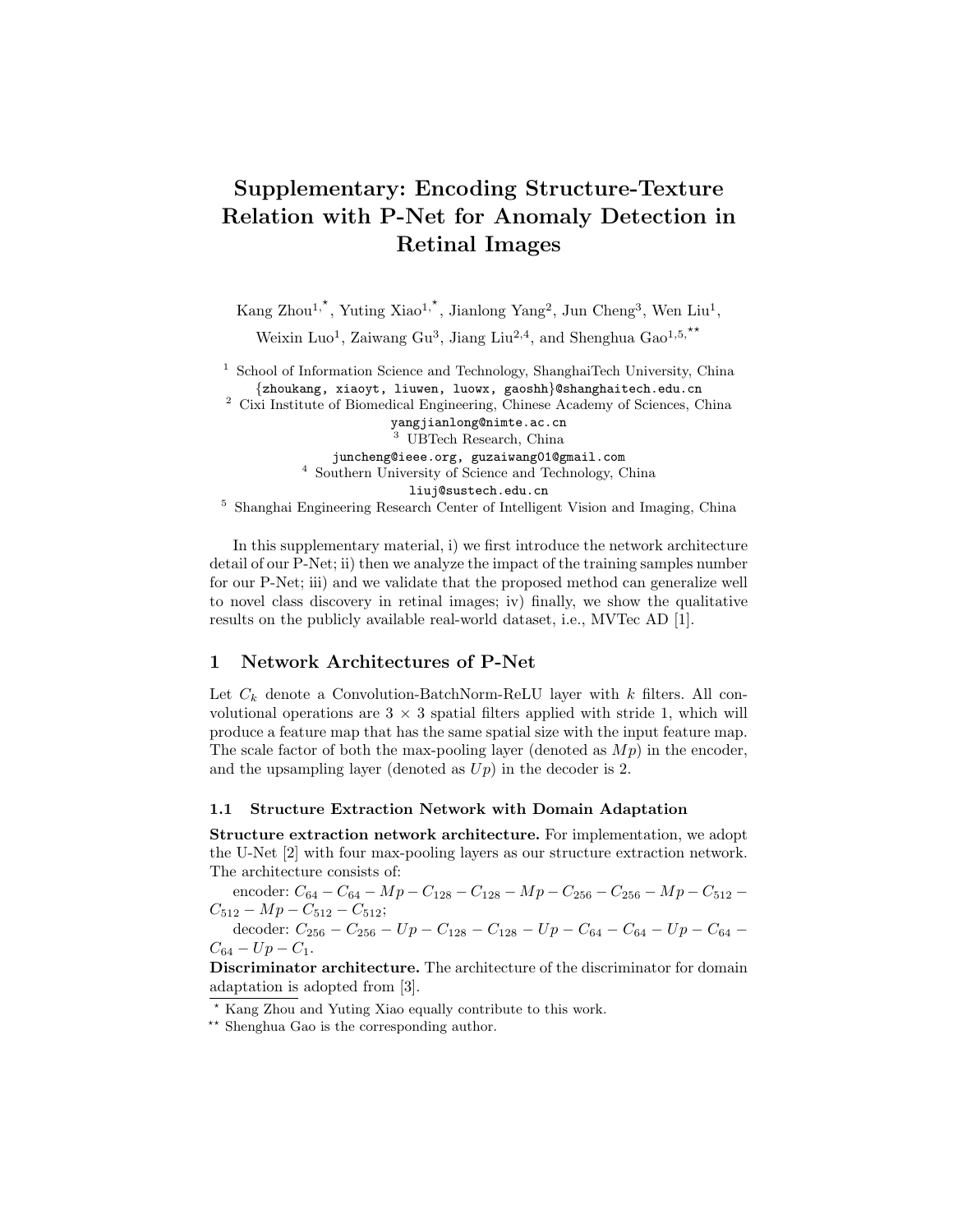2 Zhou et al.

#### 1.2 Image Reconstruction Module

Image and structure encoder architecture. The architecture of both the image encoder and structure encoder is  $C_{64} - C_{64} - Mp - C_{128} - C_{128} - Mp C_{256} - C_{256} - Mp - C_{512} - C_{512} - Mp - C_{512} - C_{512}.$ 

**Decoder architecture.** The decoder architecture is  $C_{256} - C_{256} - Up - C_{128} C_{128} - Up - C_{96} - C_{96} - Up - C_{64} - C_{64} - Up - C_m$ , where m denotes the channel number of original image.

# 2 Analysis of The Number of Training Samples in iSee Dataset

We conduct experiments to analyze the impact of the training sample number. The total number of training samples in iSee dataset [4] is 4000, and we adopt different rates to random select the training samples. The results are shown in Table 1, in which we can see that as the number of training samples decreases, the performance is slightly declining. Particularly, we use  $1\%$  (i.e., 400) samples of the whole training set to train our P-Net and the model achieves 0.698 AUC, which is  $96\%$   $(0.698/0.725)$  of the performance achieved with all training set. These results demonstrate that our model is not sensitive to the number of normal training samples. This is because the diversity of structure in normal fundus images is small. Although we use a small sample for training, the model can still capture the structure in the normal image.

Table 1. The results of different training samples in iSee dataset.

|  |  |  |  | Rate $1\%$ 5% $10\%$ 20% 40% 60% 80% 100%             |
|--|--|--|--|-------------------------------------------------------|
|  |  |  |  | $AUC$ 0.698 0.699 0.709 0.707 0.705 0.711 0.713 0.725 |

## 3 Novel Class Discovery in iSee Dataset

Clinicians can recognize the images with diseases that they have never seen before. It is desirable to achieve this capability for an intelligent diagnosis system. Such problem corresponds to the novel concept discovery setting, i.e., the testing set contains the images falling out the categories in the training set. To evaluate the performance of our method under such setting, we use 4000 normal images and half of the images with AMD, PM, glaucoma, and DR in our iSee dataset as the training set. We use the remaining images for outlier detection in testing phase, which contains other categories of diseases that different from that in training set. We define normal, AMD, PM, glaucoma and DR as inlier and the other diseases as outlier.

We report the performance of different methods under such setting in Table 2. We can see that our method outperforms other methods. The reason for the success of our method is that our network can capture the structure and image contents correlation. Even for the images with certain diseases, such correlation still exists and if they are included in the training set, the network can learn such correlation. While for the unseen types of diseases, the correlation between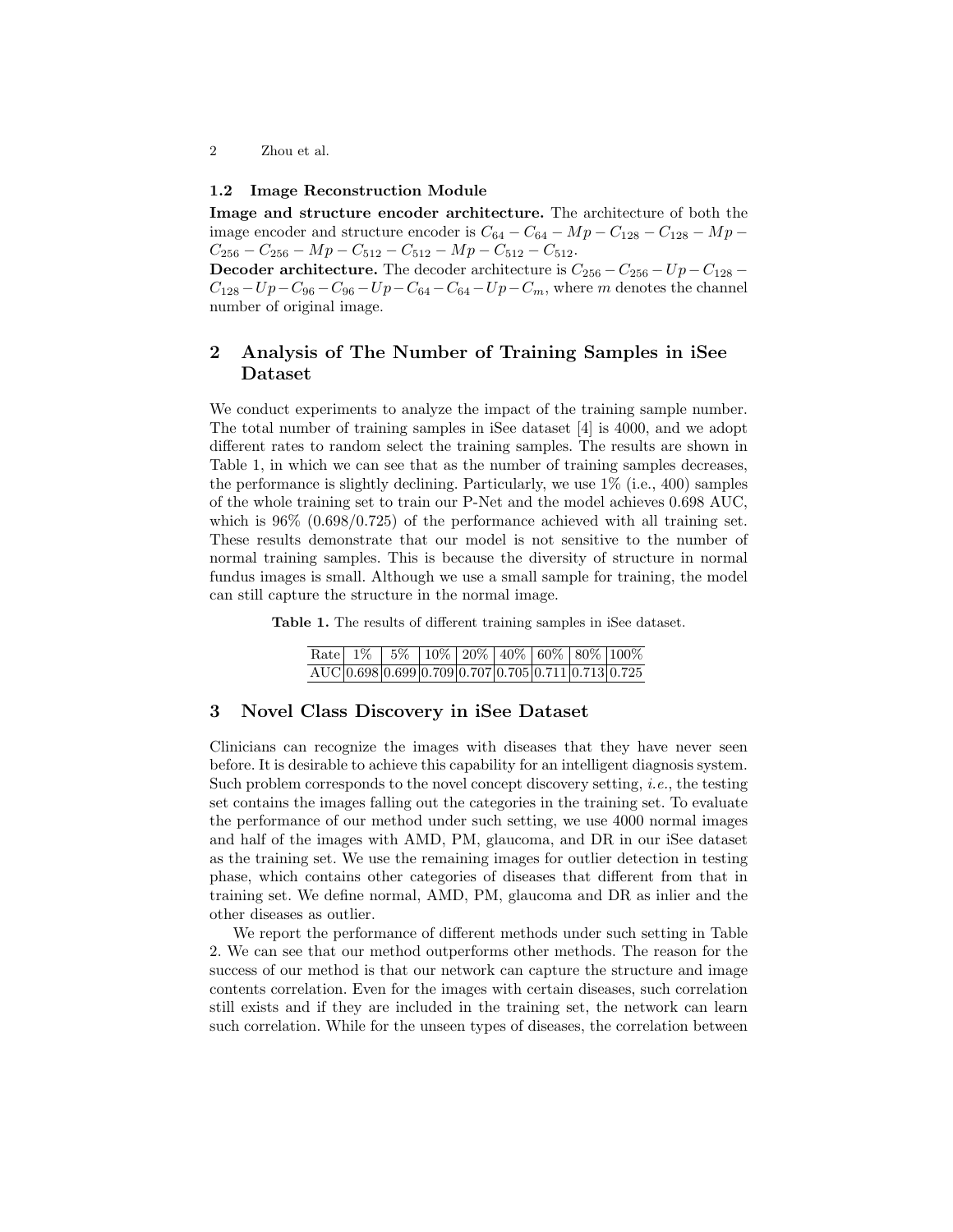structure and image content is different, which would lead to a large reconstruction error and such reconstruction error would help the new disease discovery in testing phase.

Table 2. The results of novel concept discovery on the iSee dataset

|     |         | Method Deep SVDD Auto-Encoder | Pix2Pix | VAE-GAN GANomaly Our Method |        |        |
|-----|---------|-------------------------------|---------|-----------------------------|--------|--------|
| AUC | 10.5794 | 0.5244                        | 0.5249  | 0.6172                      | 0.6240 | 0.6593 |

## 4 Qualitative Results on MVTec AD Dataset

In this section, we analyze the reconstruction performance on different categories of images in MVTec AD dataset. As shown in Fig. 1, we can observe that the abnormal region can not be reconstructed reasonably. For example, the "graffiti" and the "hole" on the hazelnut is poorly reconstructed.

A common existing problem is that the reconstruction of high frequency signal is distorted. We can find this problem at some region such as metal conductors in the cable and the "rough surface" of the pill. This phenomenon is more obvious in texture images than in object images because the surface of texture images is pretty rough. Much more high frequency signal makes reconstruction error higher such as the reconstructed carpet and grid images. Thus, for the texture images, the performance of our method is relatively worse than for the object images.

To get the pixel-level prediction of abnormal regions, we follow [1] and define a minimum defect area for normal class data. Then we segment the difference map (i.e., the absolute value of the residual map between **I** and  $\hat{\mathbf{I}}$ ) of normal class samples with increased threshold. This process is not stopped until the area of anomaly region is just below the defect area we defined and this threshold is utilized for segmentation anomaly region in testing phase.

### References

- 1. Bergmann, P., Fauser, M., Sattlegger, D., Steger, C.: Mvtec ad–a comprehensive real-world dataset for unsupervised anomaly detection. In: Proceedings of the IEEE Conference on Computer Vision and Pattern Recognition. (2019) 9592–9600
- 2. Ronneberger, O., Fischer, P., Brox, T.: U-net: Convolutional networks for biomedical image segmentation. In: International Conference on Medical image computing and computer-assisted intervention, Springer (2015) 234–241
- 3. Tsai, Y.H., Hung, W.C., Schulter, S., Sohn, K., Yang, M.H., Chandraker, M.: Learning to adapt structured output space for semantic segmentation. In: Proceedings of the IEEE Conference on Computer Vision and Pattern Recognition. (2018) 7472– 7481
- 4. Yan, Y., Tan, M., Xu, Y., Cao, J., Ng, M., Min, H., Wu, Q.: Oversampling for imbalanced data via optimal transport. In: Proceedings of the AAAI Conference on Artificial Intelligence. Volume 33. (2019) 5605–5612